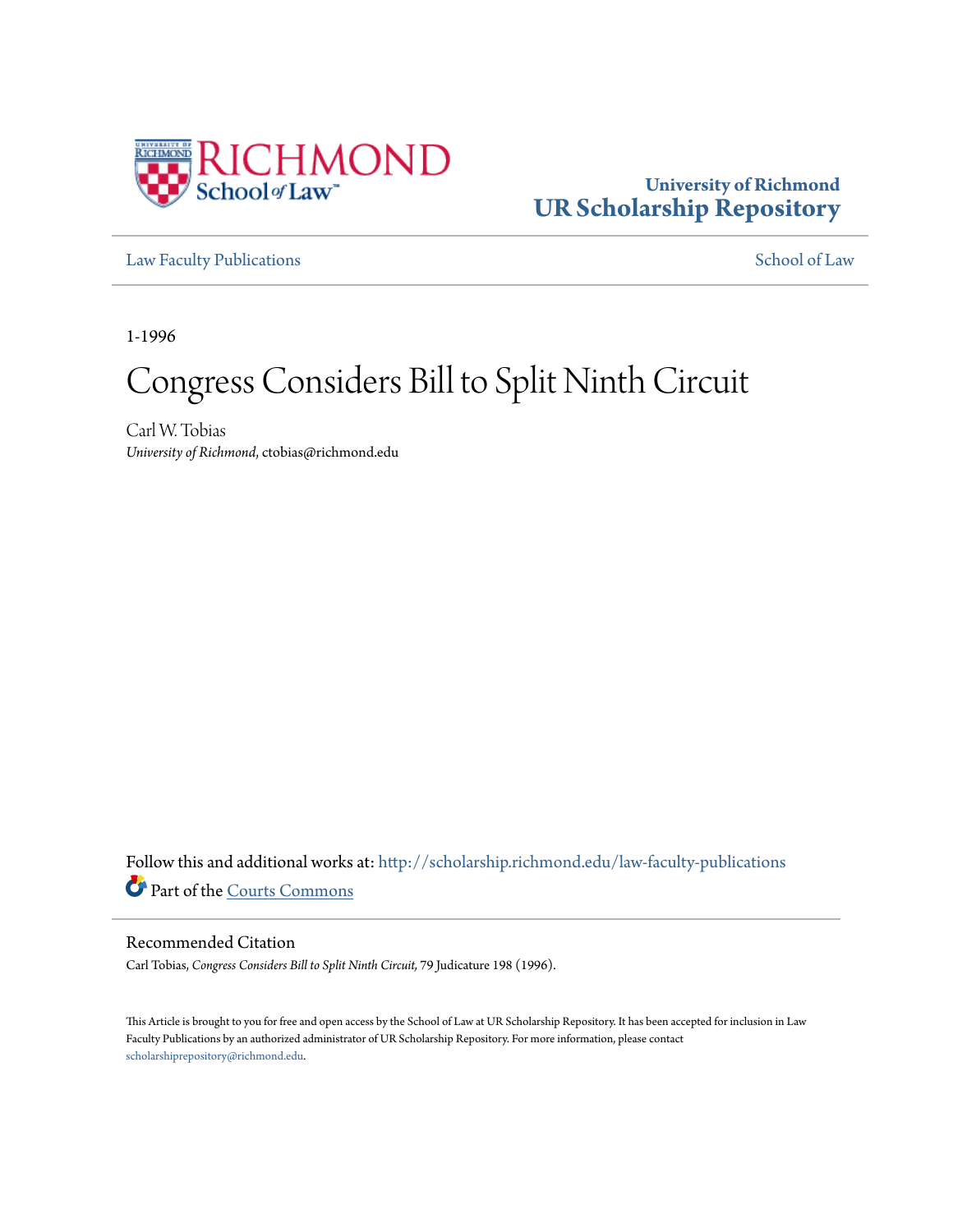

## **Congress considers bill to split Ninth Circuit**

**by Carl Tobias** 

Late last year, the Senate Judiciary<br>
Committee approved a measure that would divide the U.S. Court of Appeals for the Ninth Circuit. The proposal, Senate Bill 956, would create a new Twelfth Circuit comprised of Alaska, Arizona, Idaho, Montana, Nevada, Oregon, and Washington, leaving California, Hawaii, Guam, and the Northern Mariana Islands in the Ninth Circuit. The Judiciary Committee vote is significant because no bill to split the Ninth Circuit has ever received floor debate. The second session of the 104th Congress could well divide the court.

Senators representing Alaska, Idaho, Montana, Oregon, and Washington introduced the circuit-dividing measure last May. Senators Slade Gorton (R-Washington) and Conrad Burns (R-Montana) have led the fight, and Senator Burns imposed holds on all Ninth Circuit judicial nominees until Congress enacts the measure. The proposed legislation appeared to languish, but the placement of holds on nominees seemingly prompted Senator Orrin Hatch (R-Utah), chair of the Judiciary Committee, to schedule a hearing in September.

At the hearing, S.956's advocates emphasized the difficulties presented by the circuit's substantial size, including the court's geographic magnitude, the number of people served, the circuit's numerous judgeships (28), the court's caseload, and the expense of operating the circuit. The measure's critics contended that to deal with its size the court has implemented reforms such as pre-briefing conferences and the location of circuit administrative units in Pasadena and Seattle. Moreover, opponents claimed that significant size is an asset, offering, for example, economies of scale and diversity in terms of the novelty and complexity of appeals and in terms of judges' race, gender, political perspectives, and geographic origins.

A second argument of the bill's proponents was that the court's case law is inconsistent, although the Ninth Circuit Executive Office and other federal court experts who have evaluated judicial decision making in the circuit have found little inconsistency, and the court has instituted procedures to limit inconsistency. Another contention of the bill's sponsors is that California judges, cases, and viewpoints dominate the circuit. This may reflect advocates' dissatisfaction with the court's opinions in areas such as criminal and environmental law. The bill's opponents suggest that the preferable way to effect substantive legal change is by persuading Congress to modify the applicable law. Moreover, they claim that the computerized, random selection of panels and the diverse philosophies of California judges undercut the premise that those judges are idiosyncratic and monolithic.

#### **Seeking support**

S.956's champions attempted to maintain interest in the measure by encouraging members of Congress, governors, and attorneys general in the West to announce support. Proponents also participated in discussions among Judiciary Committee members and senators who represent states that would be affected by the circuit's split.

Advocates had earlier explored the prospect of placing Arizona in the Tenth Circuit but ultimately rejected that possibility, primarily because it departed from the tradition of not moving states between appeals courts. During a December markup, the Judiciary Committee agreed on an amended bill that includes Arizona and Nevada in the new Twelfth Circuit, authorizes 13 judges for the court, and places its headquarters in Phoenix. Committee members voted 11-7 along party lines (except Senator Howell Heflin (D-Alabama)) to send the amended version to the full Senate. Senator Hatch suggested that his vote was partly aimed at encouraging Senator Burns to remove his hold on Ninth Circuit nominees.

### **A study commission**

Senator Dianne Feinstein (D-California) strongly opposed S.956 for numerous reasons. Perhaps most important, a number of advantages that the new Twelfth Circuit would realize would come at the expense of the proposed Ninth Circuit. For example, the proposed California-dominated Ninth Circuit would have an unfavorable ratio of threejudge panels and would effectively be a single-state appellate court. Senator Feinstein offered an amendment, which was rejected, that would have established a national commission to study circuit court structure.

According to proponents of such a commission, it is unclear whether the Ninth Circuit or other regional appeals courts are experiencing problems that pose enough difficulty to warrant treatment, particularly with solutions that are as controversial as circuit division. And even if the courts are encountering such complications, other remedies may be more efficacious. Moreover, proponents maintain that splitting the Ninth Circuit would eliminate a leading court for experimenting with procedures that improve the quality of appellate justice. Finally, they say that dividing the circuit now could irretrievably commit the nation to the limited reform of creating additional judgeships and splitting more appeals courts.

The author thanks Peggy Sanner for valuable sug-gestions. Cecelia Palmer and Charlotte Wilmerton for processing this piece, and the Harris Trust for generous, continuing support. This article is adapted from Tobias, *The lmpoversihed Idea of Circuit-Splitting,* 44 EMORYLJ. 1357 (1995).